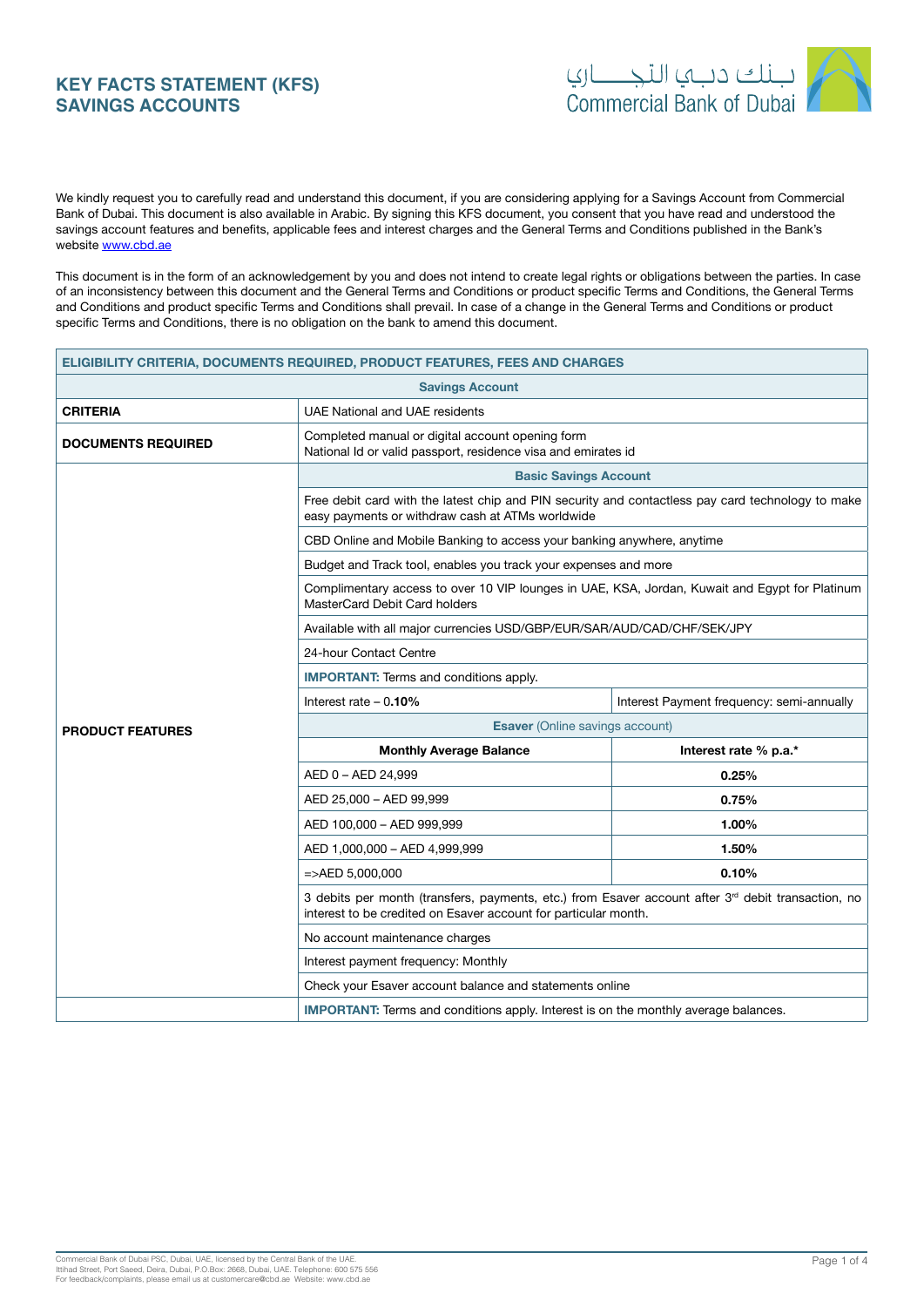

|                                    | <b>Mustaqbali Savings Scheme</b>                                                                                                                                                                                                                                                                                                                                                                       |                                                                                        |                                             |              |  |
|------------------------------------|--------------------------------------------------------------------------------------------------------------------------------------------------------------------------------------------------------------------------------------------------------------------------------------------------------------------------------------------------------------------------------------------------------|----------------------------------------------------------------------------------------|---------------------------------------------|--------------|--|
|                                    | Plan term starting from 5 years up to 18 years                                                                                                                                                                                                                                                                                                                                                         |                                                                                        |                                             |              |  |
|                                    | Choice of target savings and attractive returns                                                                                                                                                                                                                                                                                                                                                        |                                                                                        |                                             |              |  |
|                                    |                                                                                                                                                                                                                                                                                                                                                                                                        | Choice of regular monthly contribution, lump sum contribution or a combination of both |                                             |              |  |
|                                    |                                                                                                                                                                                                                                                                                                                                                                                                        | Liquidity by full withdrawal at any time (subject to conditions)                       |                                             |              |  |
|                                    | Capital guaranteed throughout Mustaqbali plan term                                                                                                                                                                                                                                                                                                                                                     |                                                                                        |                                             |              |  |
|                                    | Optional life insurance cover available (Effective May 2020, the optional insurance cover on Mustaqbali<br>accounts will be discontinued).                                                                                                                                                                                                                                                             |                                                                                        |                                             |              |  |
|                                    | Currency                                                                                                                                                                                                                                                                                                                                                                                               |                                                                                        | AED                                         |              |  |
|                                    |                                                                                                                                                                                                                                                                                                                                                                                                        | Minimum Monthly Amount (AED)                                                           | 250                                         |              |  |
|                                    | 60 Months<br>Tenure                                                                                                                                                                                                                                                                                                                                                                                    |                                                                                        |                                             |              |  |
|                                    | <b>Profit Accrued</b>                                                                                                                                                                                                                                                                                                                                                                                  |                                                                                        | Monthly Basis                               |              |  |
|                                    | Return at maturity / End of the Tenure                                                                                                                                                                                                                                                                                                                                                                 |                                                                                        | 3%                                          |              |  |
|                                    |                                                                                                                                                                                                                                                                                                                                                                                                        | Annualized Yield (if tenure completed)                                                 | 0.60%                                       |              |  |
|                                    | <b>Guaranteed Profit</b>                                                                                                                                                                                                                                                                                                                                                                               |                                                                                        | Profit Starts from 13th month               |              |  |
|                                    | <b>Minimum Balance**</b>                                                                                                                                                                                                                                                                                                                                                                               |                                                                                        | <b>Breach of Minimum Balance</b>            |              |  |
|                                    | AED 5,000                                                                                                                                                                                                                                                                                                                                                                                              |                                                                                        | AED 26.25                                   |              |  |
|                                    | <b>USD 1,500</b>                                                                                                                                                                                                                                                                                                                                                                                       |                                                                                        | <b>USD 7.35</b>                             |              |  |
| <b>FEES AND CHARGES</b>            | GBP 1000                                                                                                                                                                                                                                                                                                                                                                                               |                                                                                        | GBP 5.25                                    |              |  |
|                                    | <b>EUR 1000</b>                                                                                                                                                                                                                                                                                                                                                                                        |                                                                                        | <b>EUR 5.25</b>                             |              |  |
|                                    | Negative Balance                                                                                                                                                                                                                                                                                                                                                                                       |                                                                                        | AED 200(or equivalent) for negative balance |              |  |
|                                    | Account closure fee within first 6 months of Account<br>opening                                                                                                                                                                                                                                                                                                                                        |                                                                                        | <b>AED 105</b>                              |              |  |
|                                    | DISCLAIMER: ** Standard exclusions apply. Terms and Conditions apply, please refer to<br>https://www.cbd.ae/general/terms-conditions<br>No minimum balance requirement for Esaver, CBD Elite, CBD Private and Executive Banking<br>customers and customers with salary transfer<br>No minimum balance required for first digital account opened by new CBD customers<br>(low-cost AED Current account) |                                                                                        |                                             |              |  |
| Daily Cash Deposit Limits via ATMs | Direct                                                                                                                                                                                                                                                                                                                                                                                                 | AED 10,000/-                                                                           | Personal                                    | AED 40,000/- |  |

| Daily Cash Withdrawal Limits - ATMs /<br><b>Daily Purchase Limits for Debit Cards</b> | <b>CBD ATM</b>                                            | <b>Non-CBD ATM</b>           | <b>Debit Card Purchase</b> |
|---------------------------------------------------------------------------------------|-----------------------------------------------------------|------------------------------|----------------------------|
| Direct                                                                                | AED 10,000                                                | AED 5,000 per<br>transaction | AED 10,000                 |
| Personal                                                                              | AED 20,000                                                | AED 5,000 per<br>transaction | AED 20,000                 |
| <b>CBD Elite</b>                                                                      | AED 30,000                                                | AED 5,000 per<br>transaction | AED 50,000                 |
| <b>CBD Private</b>                                                                    | AED 50,000                                                | AED 5,000 per<br>transaction | AED 100,000                |
| <b>Debit Card</b>                                                                     | Card Issuance Fee                                         |                              | Not Applicable             |
|                                                                                       | Card Replacement Fee                                      |                              | AED 26.25                  |
|                                                                                       | Copy of Sales Slip                                        |                              | AED 26.25                  |
|                                                                                       | Foreign Currency Transaction Fee<br>(in other currencies) |                              | 2% (VAT applicable)        |
|                                                                                       | Foreign Currency Transaction Fee (in AED)                 |                              | 2% (VAT applicable)        |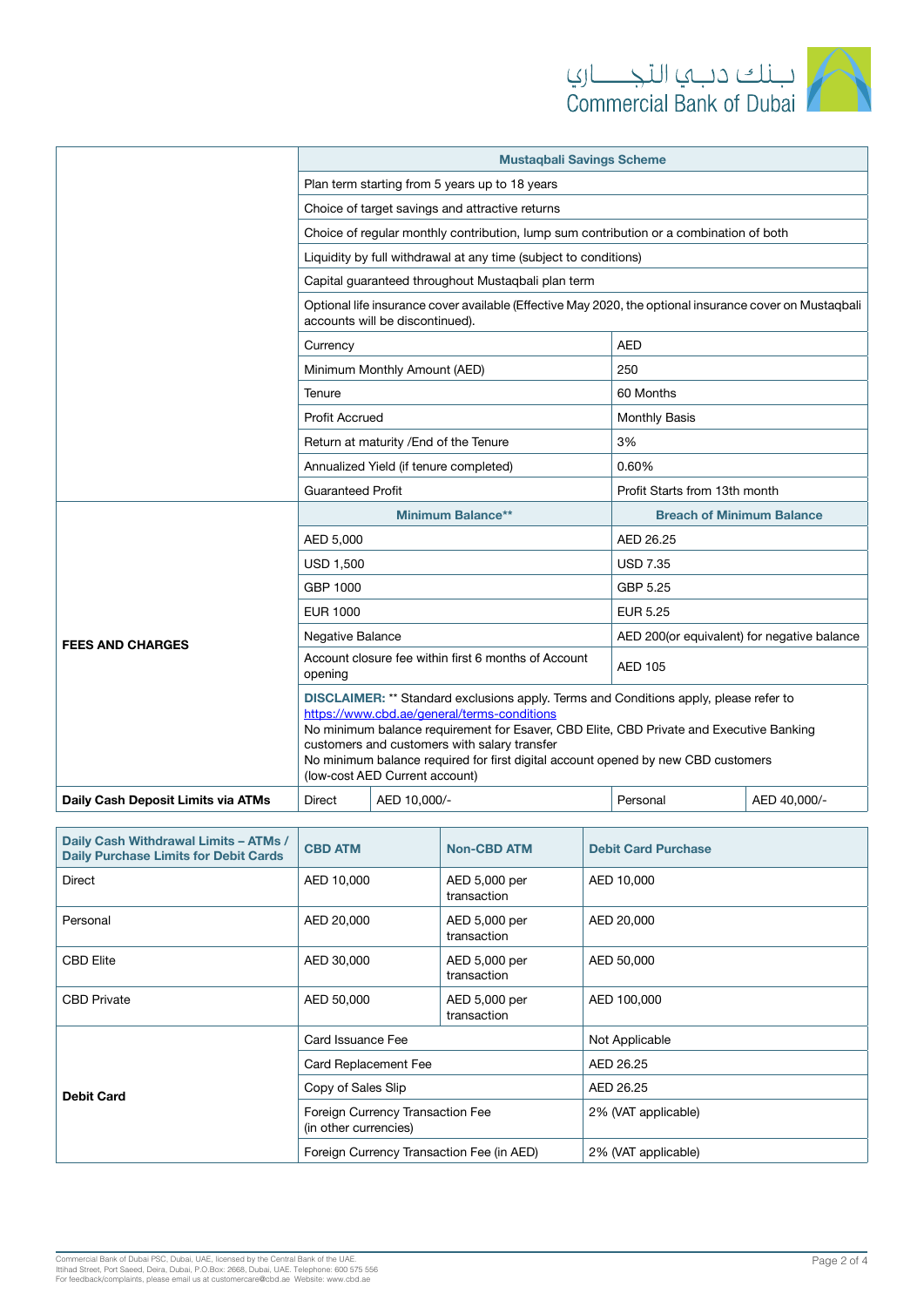

| <b>Debit Card fees</b>                                                   | <b>Personal Banking</b>              | <b>Executive Banking</b>                                    | <b>Elite Banking</b>                                                | <b>Private Banking</b>                                                |
|--------------------------------------------------------------------------|--------------------------------------|-------------------------------------------------------------|---------------------------------------------------------------------|-----------------------------------------------------------------------|
| ATM Transaction fees (for Debit Cards only): For balance enquiry through |                                      |                                                             |                                                                     |                                                                       |
| <b>CBD ATMs</b>                                                          | Free                                 | Free                                                        | Free                                                                | Free                                                                  |
| Other Bank ATMs within UAE#                                              | AED 1.05                             | Free                                                        | Free                                                                | Free                                                                  |
| Other Bank's ATM outside UAE<br>& within GCC#                            | AED 3.15                             | Free                                                        | Free                                                                | Free                                                                  |
| International (ATM's outside UAE<br>& GCC)#                              | Nil                                  | Nil                                                         | Nil                                                                 | Nil                                                                   |
| ATM Transaction fees (for Debit Cards only): For cash withdrawal through |                                      |                                                             |                                                                     |                                                                       |
| <b>CBD ATMs</b>                                                          | Free                                 | Free                                                        | Free                                                                | Free                                                                  |
| Other Bank ATMs within UAE#                                              | AED <sub>2</sub><br>(VAT Inclusive)  | 1 Free per month <sup><math>\wedge\wedge\wedge</math></sup> | 3 Free per month <sup>11</sup>                                      | Free                                                                  |
| Other Bank's ATM outside UAE<br>& within GCC#                            | AED <sub>6</sub><br>(VAT Inclusive)  | AED 6 (VAT Inclusive)                                       | 1 Free withdrawal per<br>month (either GCC or<br>International)^^^^ | 2 Free withdrawal per<br>month (either GCC or<br>International)^^^^^^ |
| International<br>(ATM's outside UAE & GCC)#                              | AED <sub>20</sub><br>(VAT Inclusive) | AED 20<br>(VAT Inclusive)                                   |                                                                     | ۰                                                                     |

| <b>Remittance</b>                                                      |                               |                 |
|------------------------------------------------------------------------|-------------------------------|-----------------|
|                                                                        | <b>Online /Mobile Banking</b> | <b>Branches</b> |
| Local transfer - AED                                                   | AED 1.05                      | AED 5.25        |
| Local transfer - GCC                                                   | AED 15.75                     | AED 78.75       |
| Local transfer - Other currencies                                      | <b>AED 21</b>                 | AED 84          |
| Swift/Telex transfers International<br>Transfer - GCC                  | AED 15.75                     | AED 78.75       |
| Swift/Telex transfers International<br>Transfer - other countries      | <b>AED 21</b>                 | AED 84          |
| Flash Remittance -<br>(India, Pakistan, Philippines and<br>Bangladesh) | AED 10.50                     | Nil             |
|                                                                        |                               |                 |

For detailed fees and charges please refer to https://www.cbd.ae/general/fees-charges

## **:DISCLAIMERS**

- All Fees mentioned above & on Bank's website are inclusive of Value Added Tax (VAT) unless stated separately. A VAT of 5% shall be applicable on all Fees levied by the Bank and will be billed along with the Fee and charged in the monthly Statement of Accounts (SOA).
- For detailed fees and charges, including add-on/optional account related services please refer to https://www.cbd.ae/general/fees-charges

#### **:WARNING**

- **For all local and international transfers, Correspondent Bank charges may apply.**
- **fight There will be no cooling off period for Accounts, forex and Remittance.**
- If the account balance is below the aforementioned Minimum balance thresholds, then the corresponding breach of Minimum **balance charges will apply.**
- Esaver customer can make up to three debit transactions per month. More than three debit transactions will result in loss of interest for the month.